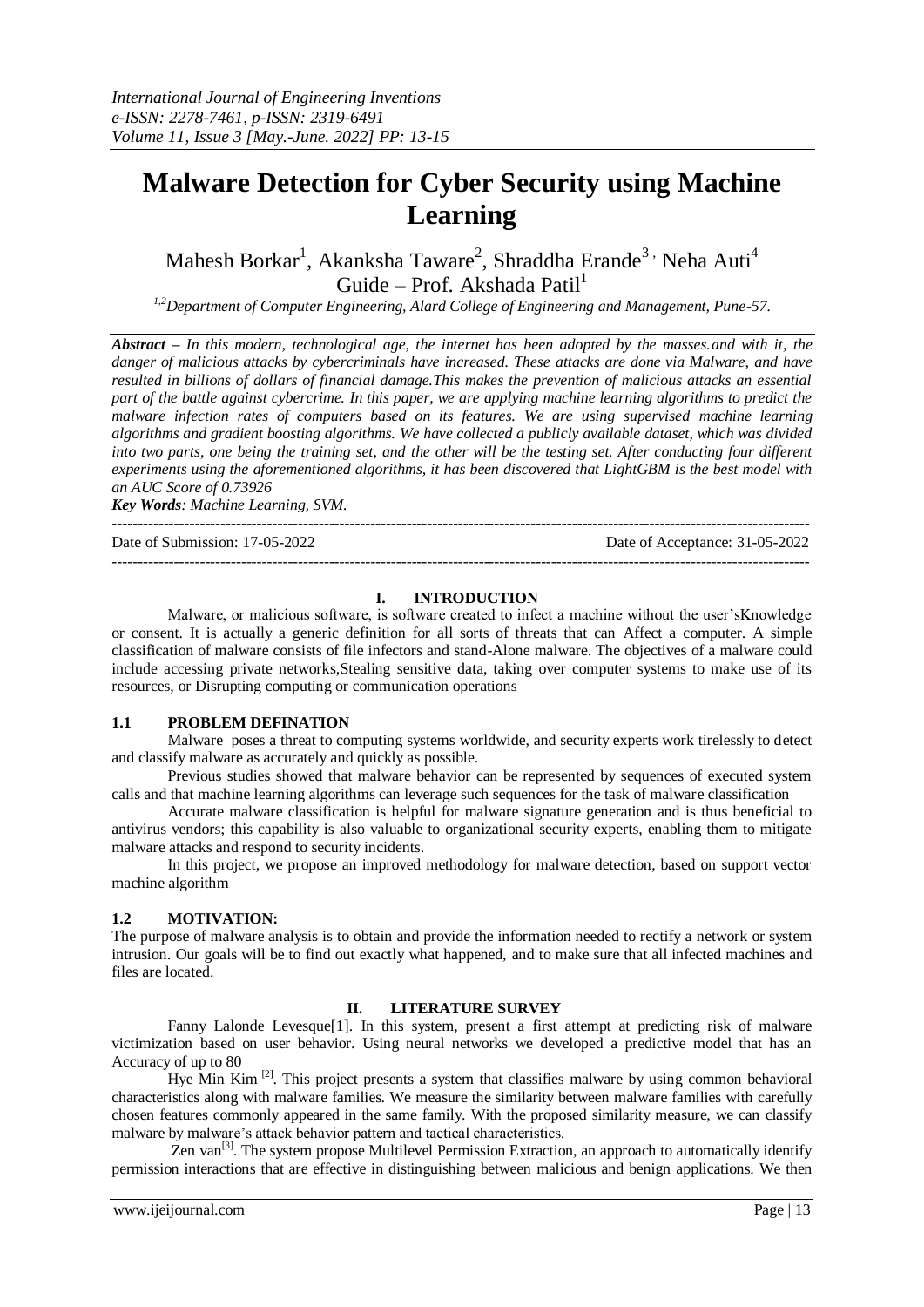utilize the extracted information to classify malicious and benign applications by machine learning based classification algorithms.

Sanjeev Das<sup>[4].</sup> The system propose hardware-enhanced architecture, GuardOL, to perform online malware detection. GuardOL is a combined approach using processor and FPGA.Our approach aims to capture the malicious behavior (i.e., high-level semantics) of malware.

#### **III. DESIGN METHODOLOGY**

Based on past work and assessment, the project is accomplished with understanding of an intelligent assistant capable of taking user command and analyses it and respond the user by using voice media. Python libraries and speech reorganization APLs are used to integrate the personal voice assistant python speech to text model is used.

# **3.1 SYSTEM ARCHITECTURE**



Fig: system Architecture

The proposed system is design such way that it is helpful for user in all aspects related to the day to day task. This system is flexible and robust for user to use. Having a system which can be accessed by mobiles as well as desktops laptops. It is also helpful for disabled peoples.

# **IV. WORKING**

**Python** -we are using python 3.7 and 3.9 versions not working well with TensorFlow module currently, 3.7 is more stable version of python.

**TensorFlow**-This is an endwise open-source stage for machine learning .it is comprehensive, stretchy environment of tools, lending library and public properties that lets investigate drive the state of the art in machine learning and developers' informal figure and organize machine learning motorized application.

#### 4.1 **Data flow diagram**: